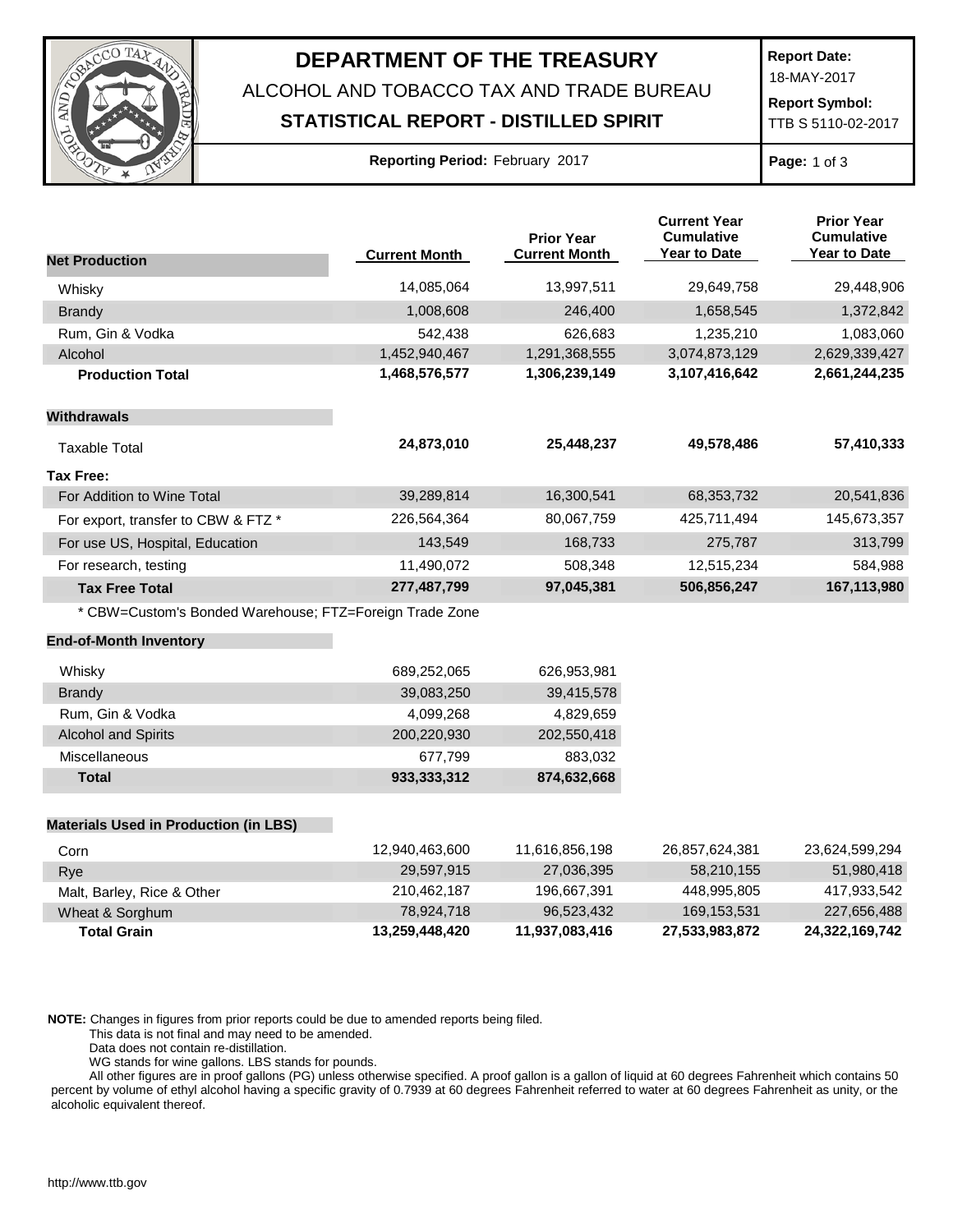## **STATISTICAL REPORT - DISTILLED SPIRIT** TTB S 5110-02-2017 **Page:** <sup>2</sup> of 3

|                                                 | <b>Current Month</b> | <b>Prior Year</b><br><b>Current Month</b> | <b>Current Year</b><br><b>Cumulative</b><br><b>Year to Date</b> | <b>Prior Year</b><br><b>Cumulative</b><br><b>Year to Date</b> |
|-------------------------------------------------|----------------------|-------------------------------------------|-----------------------------------------------------------------|---------------------------------------------------------------|
| <b>Bottled For Domestic Use (in WG)</b>         |                      |                                           |                                                                 |                                                               |
| Whisky                                          | 5,993,415            | 6,670,052                                 | 13,008,795                                                      | 12,556,001                                                    |
| <b>Brandy</b>                                   | 1,797,216            | 1,619,023                                 | 3,712,442                                                       | 3,325,713                                                     |
| Imported Rum                                    | 4,009,753            | 4,181,389                                 | 7,731,222                                                       | 7,830,543                                                     |
| Gin                                             | 861,866              | 736,429                                   | 1,600,951                                                       | 1,621,704                                                     |
| Vodka                                           | 9,784,317            | 9,536,649                                 | 19,969,110                                                      | 18,898,970                                                    |
| Cordials                                        | 5,251,875            | 4,933,638                                 | 10,939,324                                                      | 10,594,164                                                    |
| Cocktails                                       | 975,837              | 775,644                                   | 1,760,633                                                       | 1,829,981                                                     |
| Tequila                                         | 1,226,871            | 1,106,943                                 | 2,621,280                                                       | 2,313,978                                                     |
| Alcohol, Neutral Spirits & Miscellaneous        | 118,448              | 166,389                                   | 238,309                                                         | 292,837                                                       |
| <b>Non-Whisky Total</b>                         | 24,026,183           | 23,056,104                                | 48,573,271                                                      | 46,707,890                                                    |
| <b>Total Whisky &amp; Non-Whisky</b>            | 30,019,598           | 29,726,156                                | 61,582,066                                                      | 59,263,891                                                    |
| <b>Bottled in Bond for Domestic Use (in WG)</b> |                      |                                           |                                                                 |                                                               |
| <b>Total</b>                                    | 47,215               | 63,328                                    | 193,048                                                         | 97,156                                                        |
| <b>Bottled for Export (in WG)</b>               |                      |                                           |                                                                 |                                                               |
| Whisky                                          | 1,949,634            | 1,736,387                                 | 4,241,536                                                       | 3,922,952                                                     |
| Brandy, Cordials, Cocktails & Miscellaneous     | 358,386              | 269,891                                   | 684,647                                                         | 764,725                                                       |
| Rum, Gin, Vodka, Tequila & Alcohol              | 433,232              | 441,396                                   | 847,915                                                         | 873,371                                                       |
| <b>Total</b>                                    | 2,741,252            | 2,447,674                                 | 5,774,098                                                       | 5,561,048                                                     |
| <b>Grand Total</b>                              | 32,808,065           | 32,237,158                                | 67,549,212                                                      | 64,922,095                                                    |
| <b>Spirits Dumped to Processing</b>             |                      |                                           |                                                                 |                                                               |
| <b>Alcohol and Neutral Spirits</b>              | 35,280,993           | 34,968,281                                | 72,735,076                                                      | 72,089,678                                                    |
| <b>Imported Whisky</b>                          | 2,115,023            | 2,065,767                                 | 4,023,698                                                       | 4,040,225                                                     |
| Domestic Whisky                                 | 7,151,991            | 6,867,582                                 | 15,328,903                                                      | 14,121,445                                                    |
| <b>Brandy</b>                                   | 1,295,121            | 1,521,877                                 | 2,691,555                                                       | 2,491,787                                                     |
| Imported Rum                                    | 4,473,315            | 4,674,433                                 | 8,225,218                                                       | 8,661,272                                                     |
| Gin                                             | 646,953              | 622,376                                   | 1,204,982                                                       | 1,156,173                                                     |
| Vodka                                           | 2,573,514            | 2,689,601                                 | 5,028,549                                                       | 4,826,500                                                     |
| Cordials, Cocktails & Miscellaneous             | 853,868              | 661,094                                   | 1,716,924                                                       | 1,305,546                                                     |
| Tequila                                         | 1,203,546            | 1,170,919                                 | 2,512,038                                                       | 2,257,659                                                     |
| <b>Total</b>                                    | 55,594,324           | 55,241,930                                | 113,466,943                                                     | 110,950,285                                                   |
| <b>Other Ingredients Mixed with Spirits</b>     |                      |                                           |                                                                 |                                                               |
| Wine                                            | 1,159,197            | 1,099,847                                 | 2,401,175                                                       | 2,178,536                                                     |
| <b>Alcohol Flavoring Materials</b>              | 322,640              | 328,683                                   | 703,339                                                         | 655,890                                                       |

**NOTE:** Changes in figures from prior reports could be due to amended reports being filed.

This data is not final and may need to be amended.

Data does not contain re-distillation.

WG stands for wine gallons. LBS stands for pounds.

All other figures are in proof gallons (PG) unless otherwise specified. A proof gallon is a gallon of liquid at 60 degrees Fahrenheit which contains 50 percent by volume of ethyl alcohol having a specific gravity of 0.7939 at 60 degrees Fahrenheit referred to water at 60 degrees Fahrenheit as unity, or the alcoholic equivalent thereof.